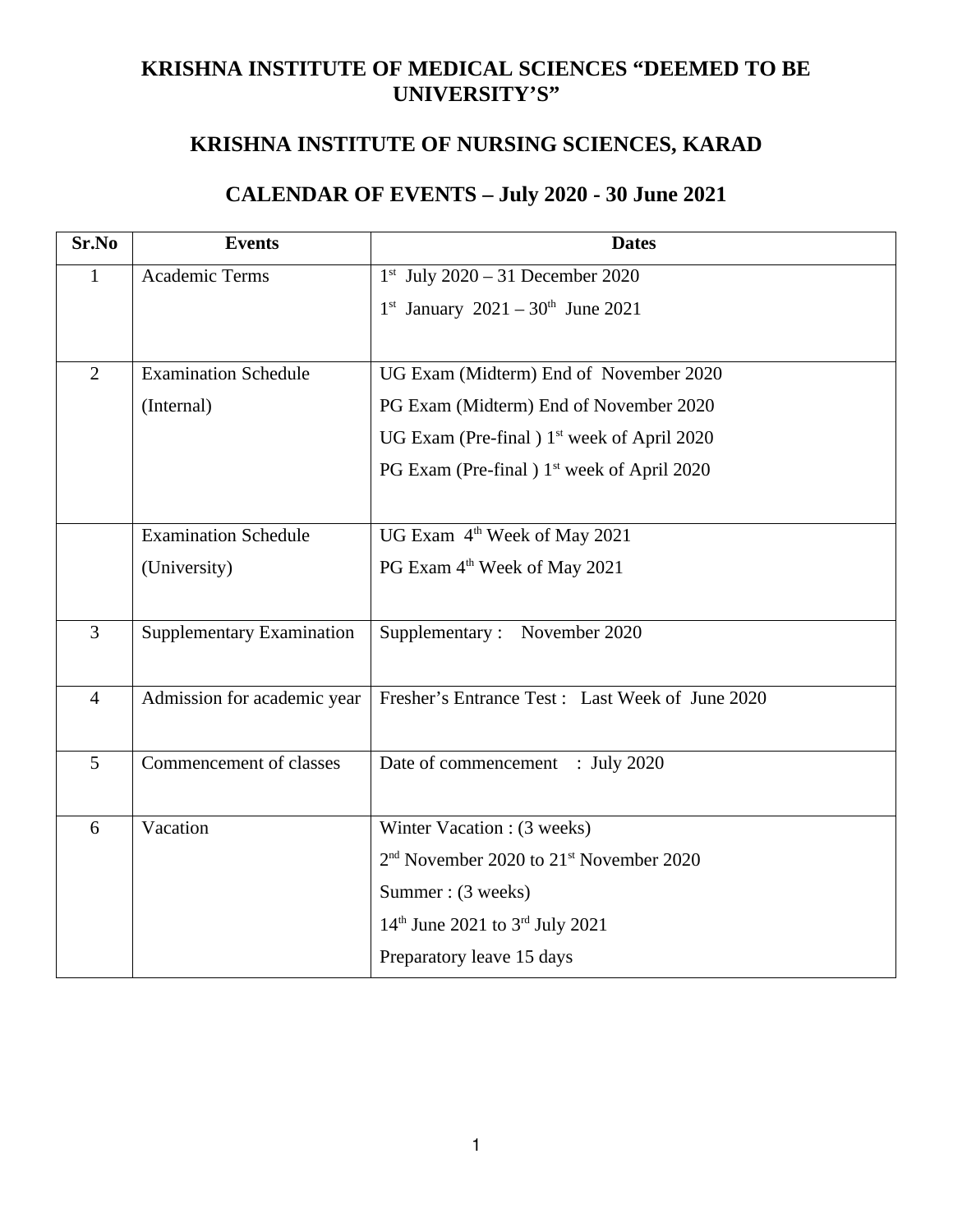# **CALENDAR OF ACADEMIC ACTIVITIES:**

| SR.<br>NO | <b>DATE</b>                                 | <b>TYPE OF</b><br><b>ACTIVITY</b>       | <b>TOPIC</b>                                                                                                                                                                                                                        | <b>Responsibility</b>      |
|-----------|---------------------------------------------|-----------------------------------------|-------------------------------------------------------------------------------------------------------------------------------------------------------------------------------------------------------------------------------------|----------------------------|
| 1.        | $3rd$ week of<br>August / September<br>2020 | Induction<br>programme<br>for fresher's | Induction & orientation<br>for fresh admissions                                                                                                                                                                                     | <b>Class Co Ordinators</b> |
| 2.        | October 2020                                | <b>Guest Lecture</b>                    | <b>Learning Resource</b><br><b>Material Preparation</b>                                                                                                                                                                             | DR. Prakash Naregal        |
| 3.        | 4 <sup>th</sup> week of November<br>2020    | Workshop                                | <b>Nurse Practitioner in</b><br><b>Critical Care</b>                                                                                                                                                                                | Mrs. Manisha Gholap        |
| 4.        | 2 <sup>nd</sup> Week November<br>2020       | Pannel<br>Discussion                    | <b>Caesarean Section</b>                                                                                                                                                                                                            |                            |
| 5.        | November 2020                               | <b>SEMINAR</b>                          | -Impact of covid 19 on<br>children<br>-Management of Covid<br>19 in children                                                                                                                                                        | DR.Prakash Naregal         |
| 6.        | 3 <sup>rd</sup> Week December<br>2020       | <b>Guest Lecture</b>                    | Pharmaco Therapeutics<br>In Obstetrics                                                                                                                                                                                              |                            |
| 7.        | December 2020                               | <b>Training</b>                         | <b>HIV</b> Training for<br>students                                                                                                                                                                                                 | Mrs. Namrata Mohite        |
| 8.        | December 2020                               | <b>GUEST</b><br><b>LECTURE</b>          | <b>Behavioral Disorders</b><br>among children                                                                                                                                                                                       | DR.Prakash Naregal         |
| 9.        | January 2021                                | Debate                                  | Nursing as a Profession                                                                                                                                                                                                             | Mr. Shivaji Pawar          |
| 10.       | $2nd$ Week February 2021                    | Cne                                     | Menopause                                                                                                                                                                                                                           |                            |
| 11.       | 2 <sup>nd</sup> Week March 2021             | Seminar                                 | <b>Ideal Clinical Pathways</b><br><b>Improves Pregnancy</b><br>Outcomes                                                                                                                                                             | DR.Mrs. Jyoti<br>Salunkhe  |
| 12.       | March 2021                                  | International<br>Conference             | Nursing Research<br>Society of India                                                                                                                                                                                                | DR. Nutan J. Potdar        |
| 13.       | April 2021                                  | Quiz<br>competition                     | Anatomy and<br>Physiology,<br>Fundamentals of<br>Nursing, Midwifery &<br><b>Obstetrical Nursing</b><br><b>Medical Surgical</b><br>Nursing, Child Health<br><b>Nursing</b><br>Mental Health Nursing,<br>Community Health<br>Nursing. |                            |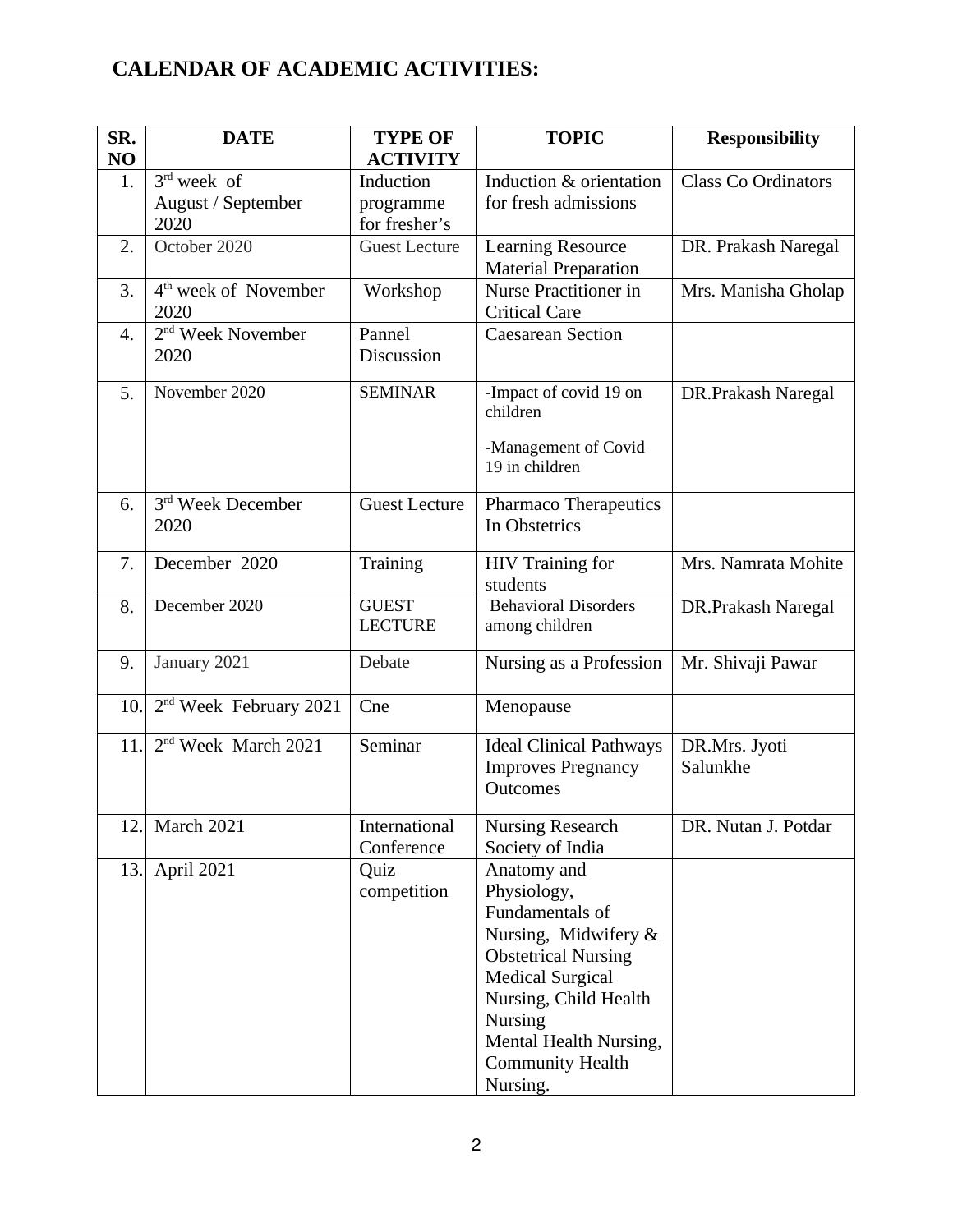# **CO-CURRICULAR ACTIVITIES:**

| Sr.<br>No. | <b>Date</b>                               | <b>Event</b>                         | <b>Activities</b>                                                |
|------------|-------------------------------------------|--------------------------------------|------------------------------------------------------------------|
| 1.         | 2 <sup>nd</sup> Week of July 2020         | World Suicide Prevention Day         | Webinar on Stress Management                                     |
| 2.         | 1 <sup>st</sup> Week of August 2020       | <b>Collage Day</b>                   | Oration on Founder Principal Smt.<br>Sindhutai Tilak             |
| 3.         | 1 <sup>st</sup> Week of August 2020       | World Breast feeding Week            | Along with Waba                                                  |
| 4.         | 2 <sup>nd</sup> Week of September<br>2020 | World Suicide Prevention Day         | <b>E</b> Posters                                                 |
| 5.         | 2nf Week of October 2020                  | World Mental Health Day              | Health talks, role-plays to create awareness<br>among the people |
| 6.         | 2 <sup>nd</sup> Week of November 2020     | Children's Day                       | Skit                                                             |
| 7.         | 1 <sup>st</sup> Week of December 2020     | Aids Week                            | <b>Short Films</b>                                               |
| 8.         | December 2020                             | Lamp lighting Ceremony               |                                                                  |
| 9.         | 4 <sup>th</sup> Week of December 2020     | <b>Celebrating Founders Day</b>      | Marathon                                                         |
| 10.        | <sup>2nd</sup> Week of January 2021       | <b>Sports</b>                        | Cricket, Badminton, Basketball,<br>Carrom , Chess m Volley Ball  |
| 11.        | 3rd Week of January 2021                  | <b>Traditional Day</b>               | On theme                                                         |
| 12.        | 4 <sup>th</sup> Week of January 2021      | Annual Cultural Day                  | Solo Dance, Singing, Group Dance Etc.                            |
| 13.        | 1 <sup>st</sup> Week of February 2020     | <b>Cancer Awareness Day</b>          | E Posters                                                        |
| 14.        | 1 <sup>st</sup> Week of April 2021        | WHO day                              | Panel Discussion on theme                                        |
| 15.        | 1 <sup>st</sup> Week of May 2021          | International Day of the<br>Midwife. | E content Development                                            |
| 16.        | 2 <sup>nd</sup> Week of May 2021          | Nurses Day.                          | <b>Felicitation of Covid Worriers</b>                            |